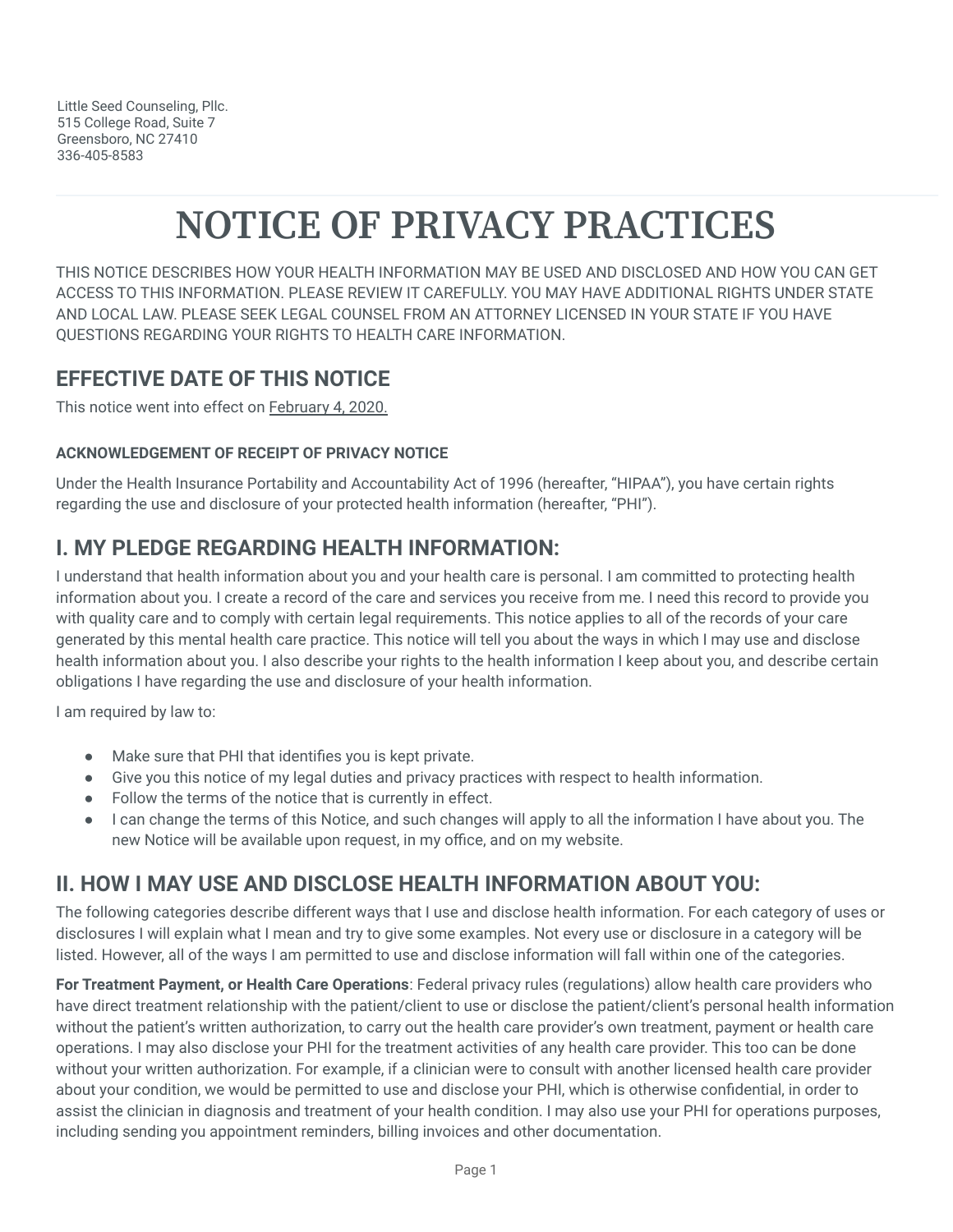Disclosures for treatment purposes are not limited to the minimum necessary standard. Because therapists and other health care providers need access to the full record and/or full and complete information in order to provide quality care. The word "treatment" includes, among other things, the coordination and management of health care providers with a third party, consultations between health care providers and referrals of a patient for health care from one health care provider to another.

**Lawsuits and Disputes**: If you are involved in a lawsuit, I may disclose health information in response to a court or administrative order. I may also disclose health information about you or your minor child(ren) in response to a subpoena, discovery request, or other lawful process by someone else involved in the dispute, but only if efforts have been made to tell you about the request or to obtain an order protecting the information requested.

### **III. CERTAIN USES AND DISCLOSURES REQUIRE YOUR AUTHORIZATION:**

- 1. **Psychotherapy Notes.** I do keep "psychotherapy notes" as that term is defined in 45 CFR § 164.501, and any use or disclosure of such notes requires your Authorization unless the use or disclosure is:
	- a. For my use in treating you.
	- b. For my use in training or supervising mental health practitioners to help them improve their skills in group, joint, family, or individual counseling or therapy.
	- c. For my use in defending myself in legal proceedings instituted by you.
	- d. For use by the Secretary of the Department of Health and Human Services (HHS) to investigate my compliance with HIPAA.
	- e. Required by law and the use or disclosure is limited to the requirements of such law.
	- f. Required by law for certain health oversight activities pertaining to the originator of the psychotherapy notes.
	- g. Required by a coroner who is performing duties authorized by law.
	- h. Required to help avert a serious threat to the health and safety of others.
- 2. **Marketing Purposes.** I will not use or disclose your PHI for marketing purposes without your prior written consent. For example, if I request a review from you and plan to share the review publically online or elsewhere to advertise my services or my practice, I will provide you with a release form and HIPAA authorization. The HIPAA authorization is required in the instance that your review contains PHI (i.e., your name, the date of the service you received, the kind of treatment you are seeking or other personal health details). Because you may not realize which information you provide is considered "PHI," I will send you a HIPAA authorization and request your signature regardless of the content of your review. Once you complete the HIPAA authorization, I will have the legal right to use your review for advertising and marketing purposes, even if it contains PHI. You may withdraw this consent at any time by submitting a written request to me via the email address I keep on file or via certified mail to my address. Once I have received your written withdrawal of consent, I will remove your review from my website and from any other places where I have posted it. I cannot guarantee that others who may have copied your review from my website or from other locations will also remove the review. This is a risk that I want you to be aware of, should you give me permission to post your review.
- 3. **Sale of PHI.** I will not sell your PHI.

# **IV. USES AND DISCLOSURES THAT DO NOT REQUIRE YOUR AUTHORIZATION.**

Subject to certain limitations in the law, I can use and disclose your PHI without your Authorization for the following reasons. I have to meet certain legal conditions before I can share your information for these purposes:

- 1. Appointment reminders and health related benefits or services. I may use and disclose your PHI to contact you to remind you that you have an appointment with me. I may also use and disclose your PHI to tell you about treatment alternatives, or other health care services or benefits that I offer.
- 2. When disclosure is required by state or federal law, and the use or disclosure complies with and is limited to the relevant requirements of such law.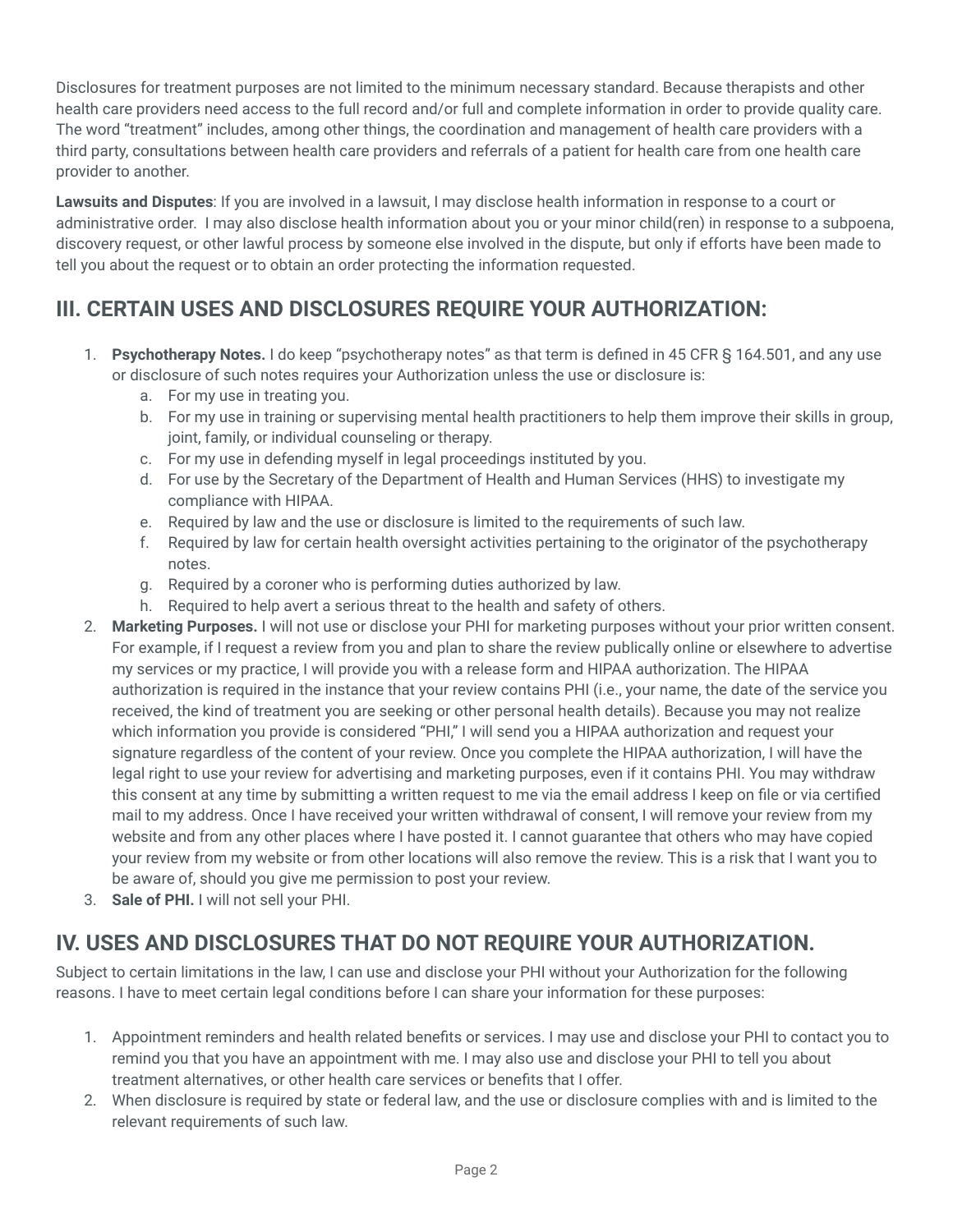- 3. For public health activities, including reporting suspected child, elder, or dependent adult abuse, or preventing or reducing a serious threat to anyone's health or safety.
- 4. For health oversight activities, including audits and investigations.
- 5. For judicial and administrative proceedings, including responding to a court or administrative order or subpoena, although my preference is to obtain an Authorization from you before doing so if I am so allowed by the court or administrative officials.
- 6. For law enforcement purposes, including reporting crimes occurring on my premises.
- 7. To coroners or medical examiners, when such individuals are performing duties authorized by law.
- 8. For research purposes, including studying and comparing the mental health of patients who received one form of therapy versus those who received another form of therapy for the same condition.
- 9. Specialized government functions, including, ensuring the proper execution of military missions; protecting the President of the United States; conducting intelligence or counterintelligence operations; or, helping to ensure the safety of those working within or housed in correctional institutions.
- 10. For workers' compensation purposes. Although my preference is to obtain an Authorization from you, I may provide your PHI in order to comply with workers' compensation laws.
- 11. For organ and tissue donation requests.

#### **V. CERTAIN USES AND DISCLOSURES REQUIRE YOU TO HAVE THE OPPORTUNITY TO OBJECT.**

**Disclosures to family, friends, or others**: You have the right and choice to tell me that I may provide your PHI to a family member, friend, or other person whom you indicate is involved in your care or the payment for your health care, or to share you information in a disaster relief situation. The opportunity to consent may be obtained retroactively in emergency situations to mitigate a serious and immediate threat to health or safety or if you are unconscious.

#### **VI. YOU HAVE THE FOLLOWING RIGHTS WITH RESPECT TO YOUR PHI:**

- 1. The Right to Request Limits on Uses and Disclosures of Your PHI. You have the right to ask me not to use or disclose certain PHI for treatment, payment, or health care operations purposes. I am not required to agree to your request, and I may say "no" if I believe it would affect your health care.
- 2. The Right to Request Restrictions for Out-of-Pocket Expenses Paid for In Full. You have the right to request restrictions on the disclosure of your PHI to health plans for payment or health care operations purposes if the PHI pertains solely to a health care item or a health care service that you have paid for out-of-pocket in full.
- 3. The Right to Choose How I Send PHI to You. You have the right to ask me to contact you in a specific way (for example, home or office phone) or to send mail to a different address, and I will agree to all reasonable requests.
- 4. The Right to See and Get Copies of Your PHI. Other than in limited circumstances, you have the right to get an electronic or paper copy of your medical record and other information that I have about you. Ask us how to do this. I will provide you with a copy of your record, or if you agree, a summary of it, within 30 days of receiving your written request. I may charge a reasonable cost based fee for doing so.
- 5. The Right to Get a List of the Disclosures I Have Made.You have the right to request a list of instances in which I have disclosed your PHI for purposes other than treatment, payment, or health care operations, ans other disclosures (such as any you ask me to make). Ask me how to do this. I will respond to your request for an accounting of disclosures within 60 days of receiving your request. The list I will give you will include disclosures made in the last six years unless you request a shorter time. I will provide the list to you at no charge, but if you make more than one request in the same year, I will charge you a reasonable cost based fee for each additional request.
- 6. The Right to Correct or Update Your PHI. If you believe that there is a mistake in your PHI, or that a piece of important information is missing from your PHI, you have the right to request that I correct the existing information or add the missing information. I may say "no" to your request, but I will tell you why in writing within 60 days of receiving your request.